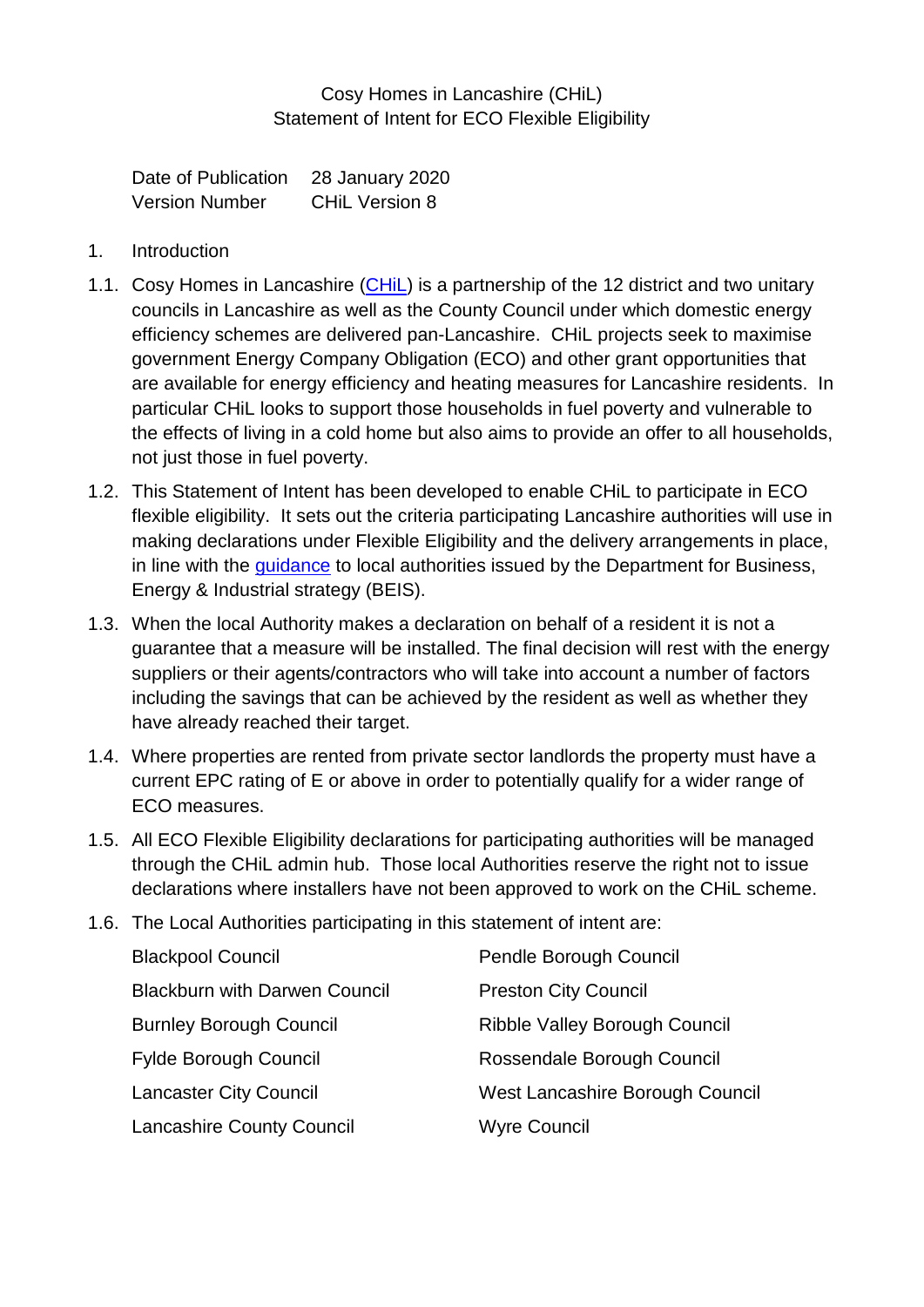- 1.7 The Lancashire authorities are committed to addressing issues of fuel poverty and energy efficiency. Fuel poverty across the 14 local authority areas is slightly higher than the England average. Some areas have much higher levels of over 30%. Information on fuel poverty across Lancashire is available here: [https://www.lancashire.gov.uk/lancashire-insight/deprivation/fuel-poverty/.](https://www.lancashire.gov.uk/lancashire-insight/deprivation/fuel-poverty/)
- 1.8 In recent years Lancashire authorities have been successful in securing additional funding and delivery of energy efficiency projects. This includes DECC Central Heating Fund and Health Booster Fund, Warm Homes Fund and NEA Warm & Safe at Home Prize Fund, as well as receiving a national [Ashden Award](https://www.ashden.org/winners/cosy-homes-in-lancashire-1) in 2016 in the Sustainable Homes category. The authorities continue to work together to seek and secure additional funds.
- 2. How eligible households will be identified
- 2.1. To be eligible households must meet either the fuel poverty (Low Income High Cost) criteria or the Low Income and Vulnerable criteria.
- 2.2. The fuel poverty criteria will identify households that have a low income and high energy costs. To be eligible households must:
	- o have a total household income not in excess of £30,000 and;
	- o have an Energy Performance Certificate (EPC) of band D, E, F or G.
- 2.3. The low income and vulnerability criteria will identify households that are vulnerable to the effects of living in a cold home. To be eligible households must have a total household income not in excess of £30,000 and have at least one of the following vulnerabilities:
	- o Diagnosed cardiovascular condition
	- o Diagnosed respiratory conditions (in particular, chronic obstructive pulmonary disease and childhood asthma)
	- o Diagnosed mental health condition
	- o Diagnosed disability
	- o Aged 65 and over
	- o Households with young children (under 5)
	- o pregnant women
	- o Terminally ill
	- o Suppressed immune systems (e.g. from cancer treatment or HIV)
	- o Mobility issues and have attended hospital due to a fall

The following vulnerable groups will be considered on referral from a professional organisation:

- o people who move in and out of homelessness
- o People with addictions
- o Recent immigrants and refugees.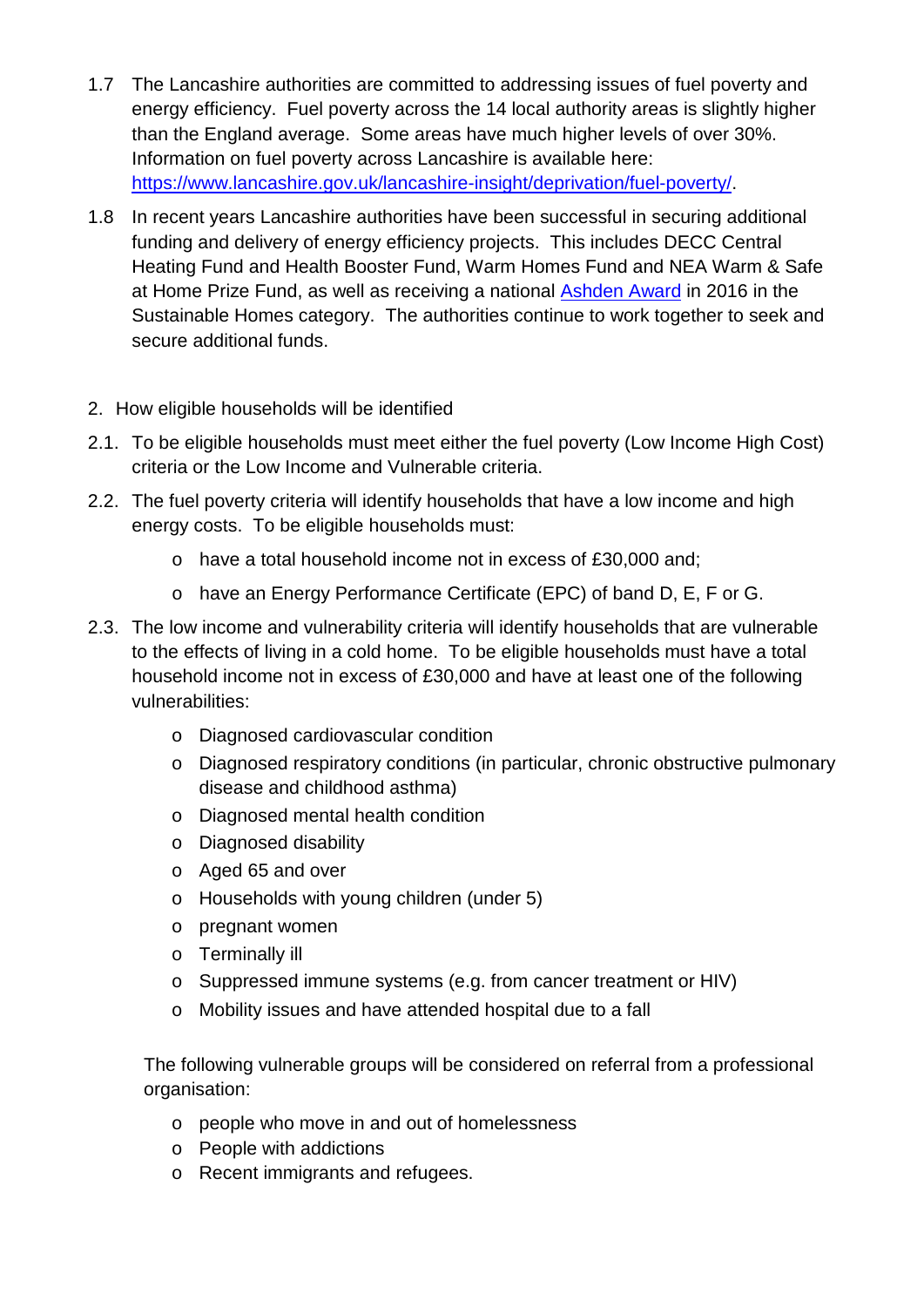- 2.4. Anyone living in a park home located on a licensed residential park home site licensed for year-round residential use will qualify.
- 2.5. Subject to viability any private tenure property within an area based scheme will qualify for a free gas connection.
- 2.6. Anyone with savings over £16,000 will not qualify for help under either the fuel poverty or low income and vulnerability criteria.
- 2.7. To increase economies of scale of solid wall insulation projects, solid wall homes which do not meet the criteria for fuel poverty (outlined at 2.2) or living on a low income and vulnerable (outlined at 2.3) the local authority can declare a household as "in-fill" where they are co-located with a minimum percentage of households assessed to be fuel poor. Proposals for area-based schemes will be considered in line with the requirements for property types set out in the BIES quidance for Local Authorities.
- 3. Joint Statement of Intent
- 3.1 This is a Joint Statement of Intent. The local authorities listed on page 1 are signatories and will be using the criteria set out to declare flexible eligibility in their council area. An officer from each participating unitary and district local authority will be responsible for signing declarations on behalf of their authority.
- 4 Acting on behalf of another local authority
- 4.1 In most circumstances the designated officer signing the declaration will be from the district or unitary local authority of the resident applying. However, where that officer is unavailable all nominated officers from each of the local authorities that are signatory under this declaration will be granted permission to sign a declaration on behalf of any of the other authorities, unless a local authority has opted out of this process.
- 4.2 Where an individual local authority does not want to endorse a certain measure in their area it will be their responsibility to inform the CHiL admin hub so that no declaration is signed for that measure.
- 4.3 A review panel made up of any 4 members of the Lancashire Energy Officers Group will be available to assess individual cases where the applicant either falls just outside the qualifying criteria but there is still a clear need or where the applicant disputes the decision of the local authority in respect of them not qualifying under Flexible Eligibility. The panel's decision will be final.
- 5 Governance
- 5.1 There is a central administration 'hub' for CHiL that provides a single point of contact for residents providing the reassurance and certainty to apply for measures from a trustworthy source. The hub function is provided by a procured delivery partner and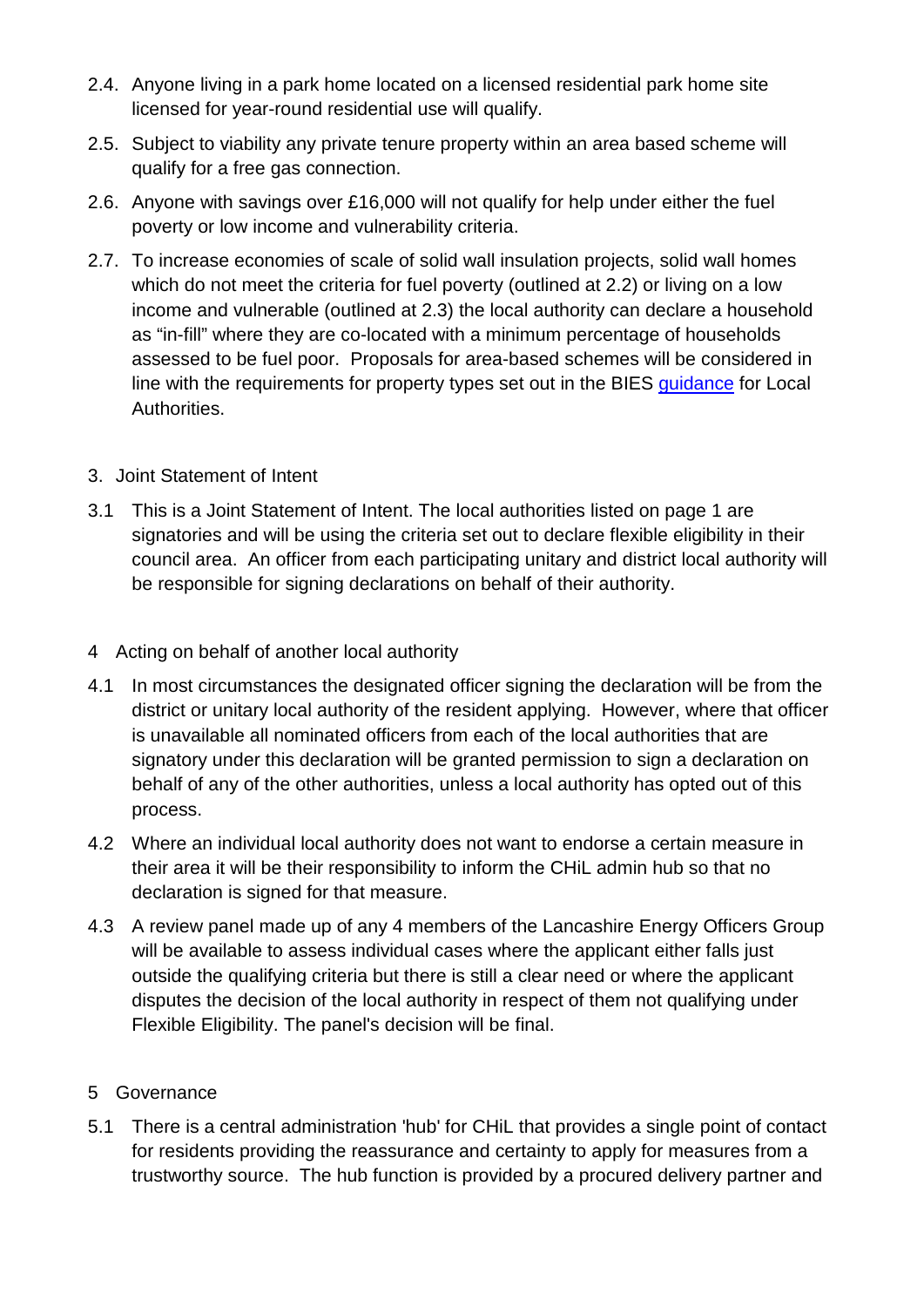processes all applications for CHiL initiatives whether they are via ECO funding or other funding sources secured by the authorities.

- 5.2 The CHiL hub manages all referrals received, carries out eligibility checks, completes the required ECO paperwork and manages relationships with a range of funders and installers appointed to work on CHiL projects.
- 5.3 All CHiL projects are overseen by Lancashire Energy Officers Group which meets on a bi-monthly basis. An 'operational group' made up of a number of key officers from the Energy Officers Group works closely with the CHiL hub to oversee and direct day to day activities.
- 6 Referrals
- 6.1 Referrals can be made directly to CHiL via a dedicated telephone number, by email or through the CHiL website [\(www.chil.uk.com\)](http://www.chil.uk.com/) or via the local council. Referrals will be encouraged from local routes and partners, particularly from health and social care organisations, as well as those identified by approved suppliers working on the CHiL scheme.
- 7 Evidence, monitoring and reporting
- 7.1 Information required to confirm eligibility is set out on the ECO-Flex funding selfdeclaration application form. Evidence may be sought on request.
- 7.2 Every applicant will be required to sign a declaration stating that the information they have supplied is truthful and accurate. Evidence may be requested.
- 7.3 The CHiL admin hub will hold paper and electronic copies of all documents relating to each application including any evidence supplied by the applicant.
- 7.4 All applications will be recorded on a secure CRM system by the CHiL admin hub in line with data protection rules. Each local authority will have access to the data relating to their area.
- 7.5 The CHiL Operational Group will review 10% of applications for accuracy and compliance with the qualifying criteria.
- 7.6 The CHiL hub provider will have a Service Level Agreement in place with each energy supplier it enters into an arrangement with that will detail acceptable time scales and processes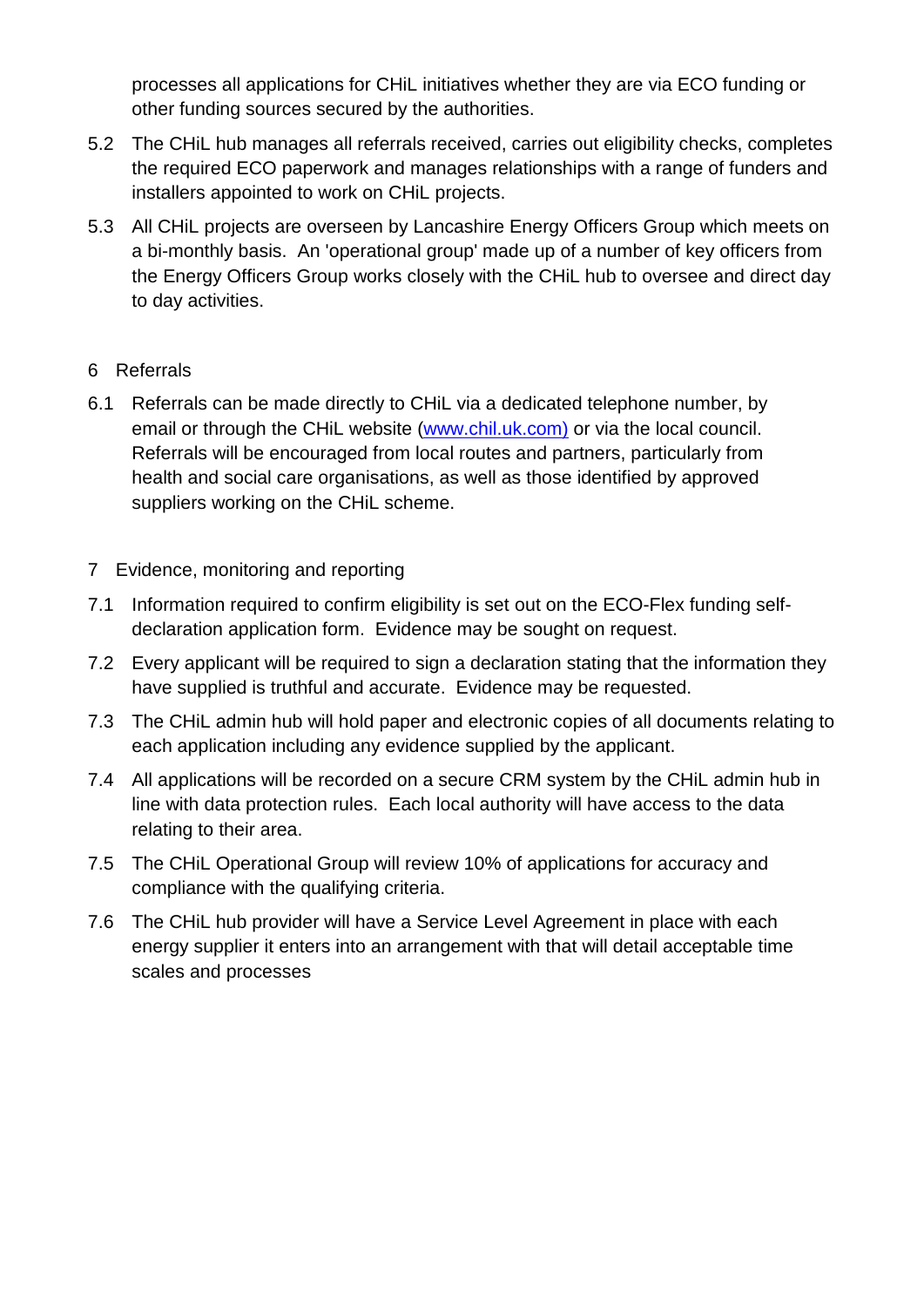## 8. Signatures

| Council                                    | Signatory                                                                   | Signature     |                         |
|--------------------------------------------|-----------------------------------------------------------------------------|---------------|-------------------------|
| Blackpool<br>Council                       | Dr Arif Rajpura<br><b>Director of Public Health</b>                         |               | 29 June<br>2017         |
| <b>Blackburn with</b><br>Darwen<br>Council | Sayyed Osman<br>Director of Localities and<br>Prevention                    |               | 22 June<br>2017         |
| <b>Burnley</b><br>Borough<br>Council       | <b>Paul Gatrell</b><br>Head of Housing &<br><b>Development Control Unit</b> |               | 18<br>September<br>2017 |
| Fylde Borough<br>Council                   | <b>Paul Walker</b><br><b>Director of Development</b><br><b>Services</b>     |               | 14 June<br>2017         |
| <b>Lancaster City</b><br>Council           | Suzanne Lodge<br>Chief Officer for Health and<br>Housing                    | Supera M. Cod | 10<br>September<br>2018 |
| Lancashire<br><b>County Council</b>        | Dr Sakthi Karunanithi<br>Director of Public Health and<br>Wellbeing         |               | 22 June<br>2017         |
| Pendle<br>Borough<br>Council               | <b>Julie Whittaker</b><br>Housing, Health & Economic<br>Development Manager |               | 17 July<br>2017         |
| <b>Preston City</b><br>Council             | <b>Adrian Phillips</b><br><b>Director of Environment</b>                    |               | 30 June<br>2017         |
| <b>Ribble Vallev</b><br>Borough<br>Council | <b>Colin Hirst</b><br>Head of Regeneration and<br>Housing                   | Allin         | 30 June<br>2017         |
| Rossendale<br>Borough<br>Council           | Sam Plum<br><b>Director of Communities</b>                                  |               | 15 June<br>2017         |
| West<br>Lancashire<br>Borough<br>Council   | Jacqui Sinnott-Lacey<br>Director of Housing<br>and Inclusion                |               | 6<br>December<br>2018   |
| <b>Wyre Council</b>                        | <b>Mark Broadhurst</b><br>Service Director Health and<br>Wellbeing          | M Bralls,     | 23 June<br>2017         |